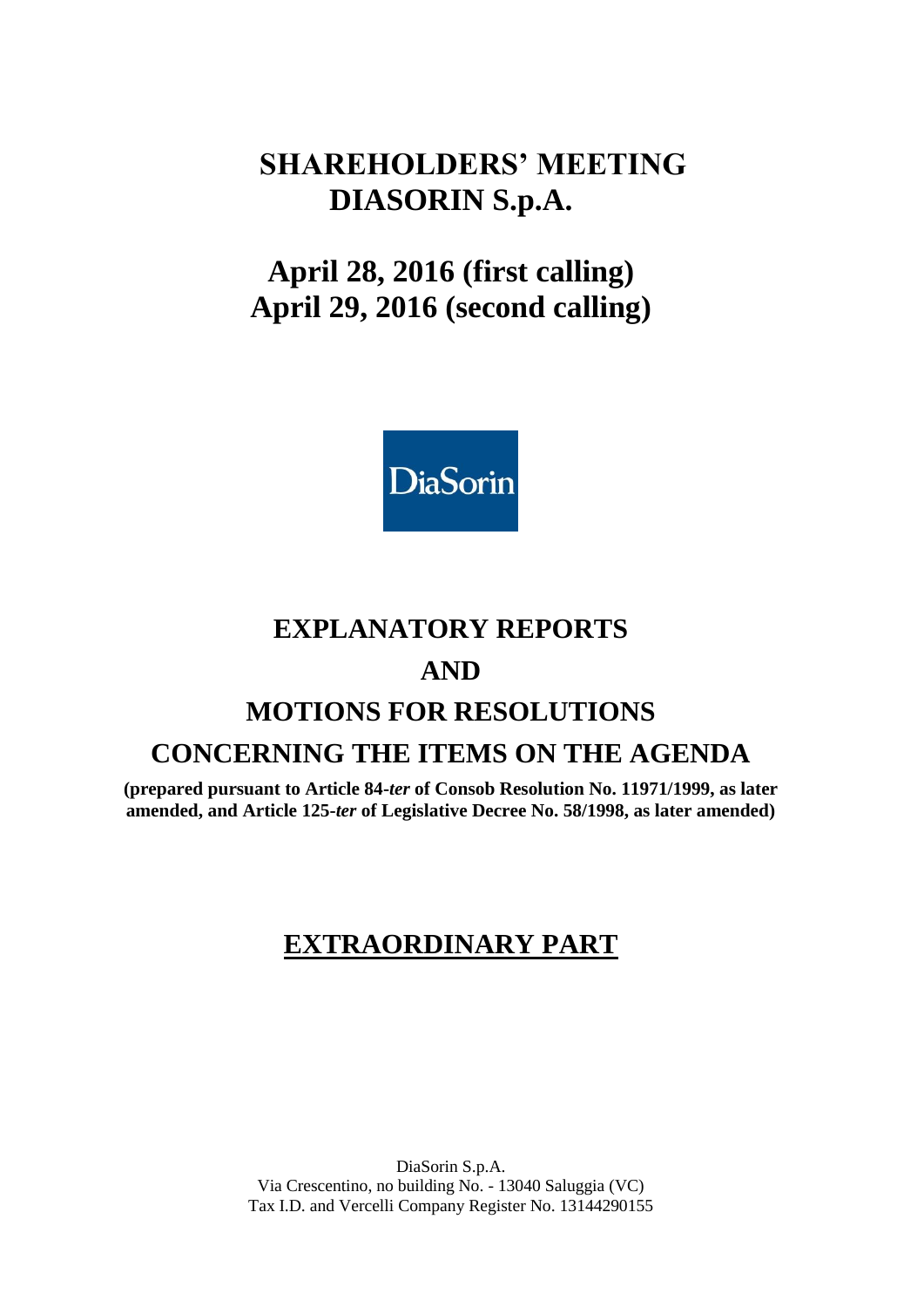# **CONTENTS**

| Extraordinary Part - Explanatory Report concerning item No. 1 on the Agenda 3  |  |
|--------------------------------------------------------------------------------|--|
| Extraordinary Part - Explanatory Report concerning item No. 2 on the Agenda 16 |  |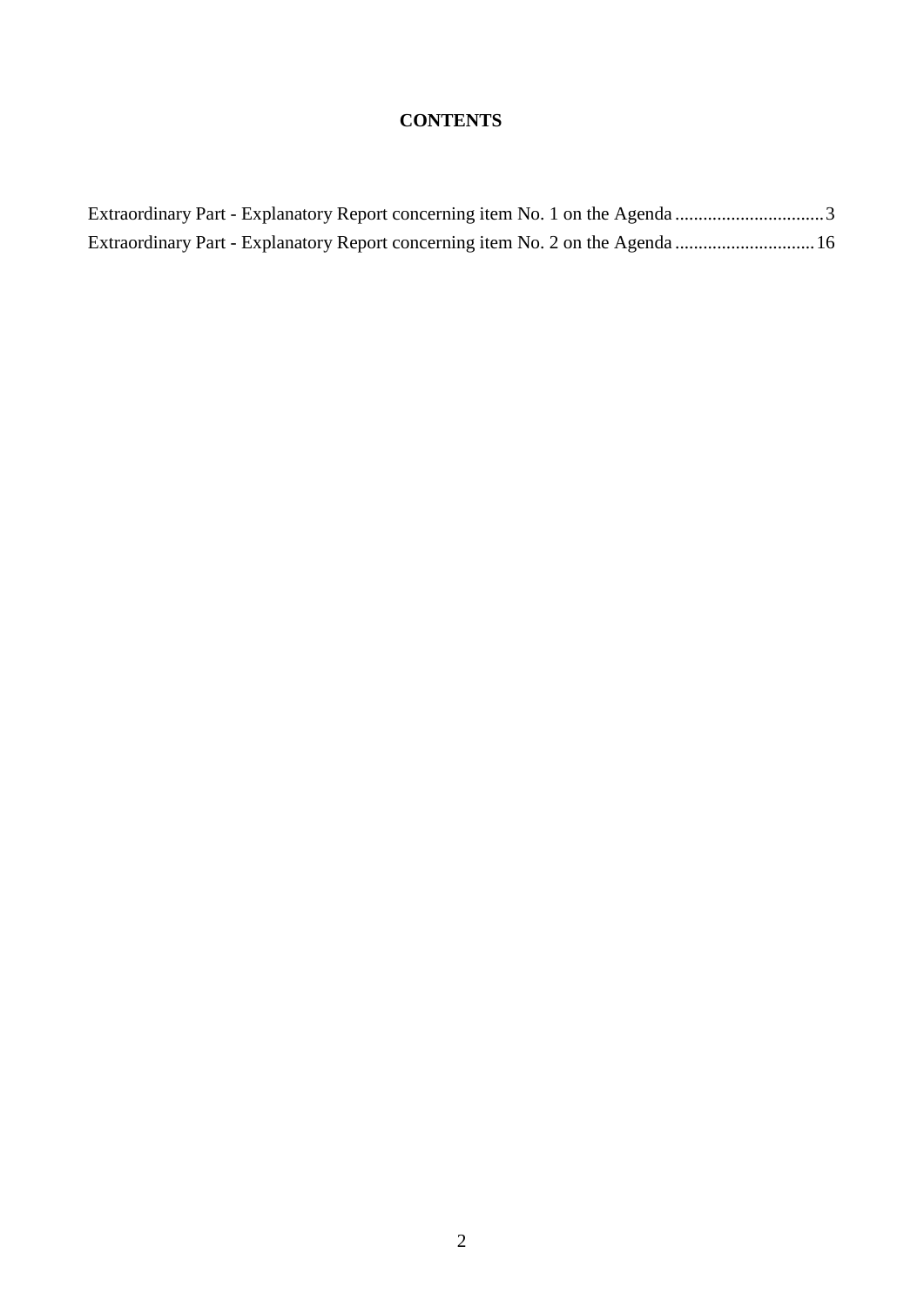### **Extraordinary Part - Explanatory Report concerning item No. 1 on the Agenda**

<span id="page-2-0"></span>**Proposal to amend the Bylaws to comply with the introduction of increased voting rights, pursuant to Article 127-***quinquies* **of Legislative Decree no. 58/1998. Introduction of Articles 9-***bis***, 9-***ter* **and 9-***quater* **of the Bylaws. Related and required resolutions.**

Dear Shareholders,

the Board of Directors of DiaSorin S.p.A. ("**DiaSorin**" or the "**Company**") has called you to an extraordinary Shareholders' Meeting to propose the amendments to the company Bylaws described thereinafter for the introduction of increased voting rights pursuant to Article 127-*quinquies* of Legislative Decree no. 58/1998 ("**TUF**"), by including articles 9-*bis*, 9-*ter* and 9-*quater* in the Bylaws.

This report prepared in accordance with Article 125-*ter* of the TUF and Article 72 of the CONSOB Resolution No. 11971/1991 (the "**Consob Regulation**"), explains the amendments to the Bylaws regarding increased voting rights submitted to the extraordinary Shareholders' Meeting for approval.

\*\*\*

The principle of "increased voting rights", referred to in Article 127-*quinquies* of the TUF, has been introduced by Article 20, paragraph 1-*bis*, of Decree Law 91/2014, converted into law 116/2014 (the so-called Competitiveness Decree) and has superseded the "one share – one vote" principle upon which our company regulations have hitherto been based.

Article 127-*quinquies*, paragraph 2 of the TUF, granted the Consob delegated powers to issue, with its own regulation, provisions to implement the principle of increased voting rights. In exercising delegated powers, the Consob amended and supplemented the Consob Regulation regulating, among others, the content of the shareholders list intending to benefit from increased voting rights (Article 143-*quarter* of the Consob Regulation), the disclosure requirements for companies that have introduced increased voting rights in their Bylaws (Article 85-*bis*, paragraph 4-*bis* of the Consob Regulation) and the effects of increased voting rights on public tender office rules and regulations.

The Consob and the Bank of Italy, on February 24, 2015, introduced the Article 23-*bis* "increased voting rights" in a joint regulation updating the rules governing central depositories, settlement services, guarantee systems and related management companies with provision of 22 February 2008 (the "**Joint Regulation"**). Article 23-*bis* regulates communication between intermediary and issuer upon registration in a special list of shareholders intending to benefit from increased voting rights, from the vesting period for the acquisition thereof, and from its revocation.

As for the proposals to amend the Bylaws as described thereinafter, your Company decided to make use of some options set out by law decrees regarding the independence of companies in establishing their Bylaws, as for the maintenance of the increased voting rights upon the transfer of shares and the extension of the increased voting rights to shares issued upon extraordinary operations.

Before proceeding to analyze the amendment proposals, it should be noted that, on the basis of Article 127 *quinquies*, paragraph 6 of the TUF, the resolution to amend the Bylaws concerning the increased voting rights – according to majorities required for the extraordinary Shareholders' Meeting pursuant to laws currently in force and to the Bylaws– does not grant shareholders the withdrawal right pursuant to Article 2437 of the Italian Civil Code.

\*\*\*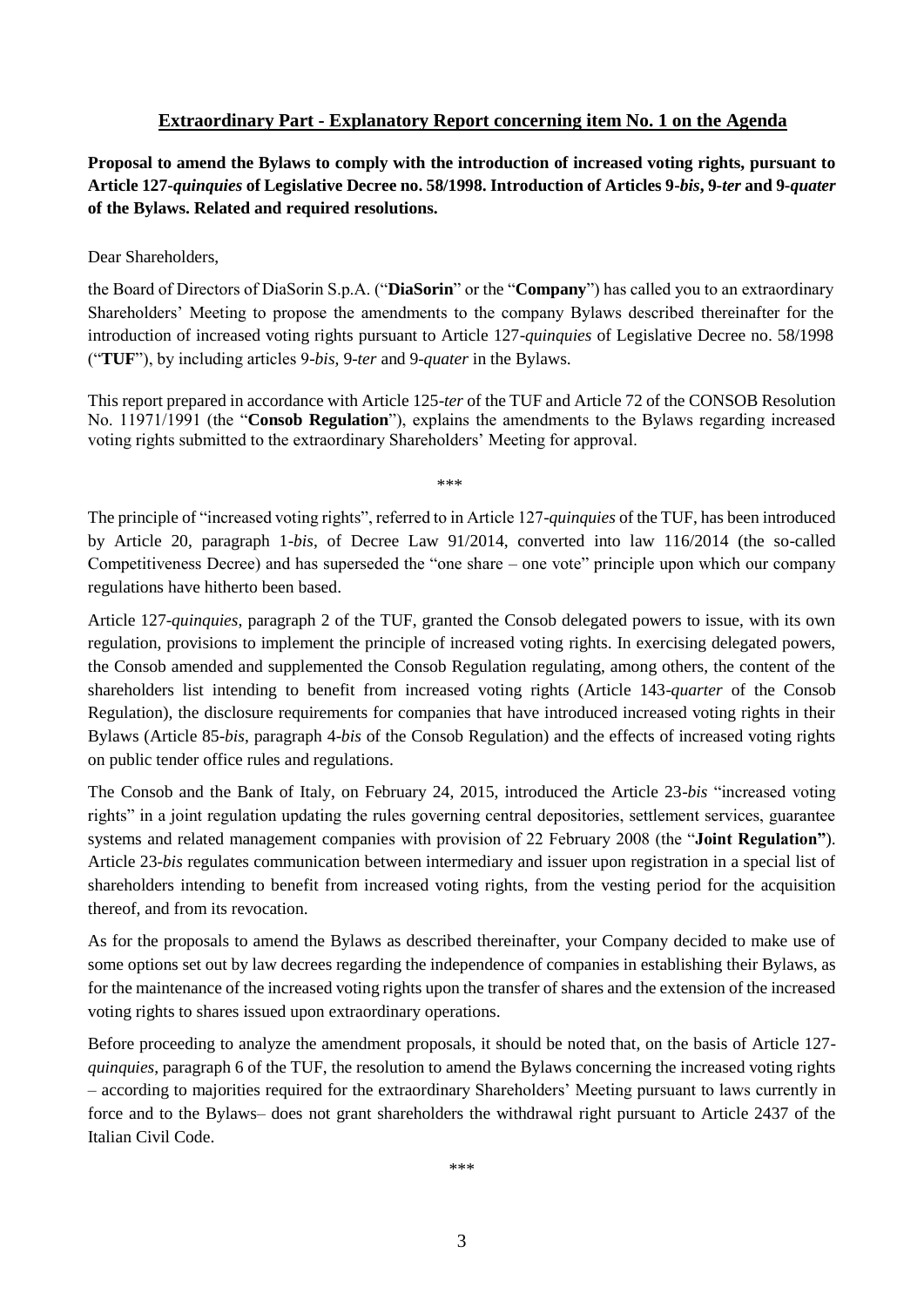#### **1. Description of the proposal to amend the Bylaws. Articles 9-***bis***, 9-***ter* **and 9-***quater* **of the Bylaws**

## **Art. 9-***bis* **Increased voting rights**

| <b>PROPOSED TEXT</b>                                                            |  |  |
|---------------------------------------------------------------------------------|--|--|
| Art. 9-bis - Increased voting rights                                            |  |  |
| If the conditions and requirements of the current laws and regulations and      |  |  |
| bylaws herewith are met, the holder of ordinary shares shall have two votes for |  |  |
| each share, in relation to shares held continuously for at least twenty-four    |  |  |

months, and as of the date specified in the next paragraph.

The voting increase shall apply after registration in the list referred to in Article 9-*quater* of the Bylaws (the "**Special List**"):

a) after twenty-four months of uninterrupted ownership from registration in the Special List (the "**Period"**) also attested by communication of the Intermediary who keeps account of the shares according to the regulation in force (the "**Intermediary**"), upon request of the shareholder in accordance with Article 23 *bis*, paragraph 3, of the Joint Regulation adopted by Consob and Bank of Italy providing the rules governing central depositories, settlement services, guarantee systems and related management companies with provision of 22 February 2008 ("**Joint Regulation"**), and thus with the continued registration for said period;

b) following the shareholder's request applying for the registration in the Special List, the shareholder shall make a request for all or part of the shares held to the intermediary, by means of the relevant form on the Company's website; the Intermediary submits the request form to the Company accompanied by a specific communication as established pursuant to Article 23-*bis*, paragraph 1 and 2, of the Joint Regulation certifying share ownership and containing the clause "until revocation" and the information pursuant to Article 21, paragraph 2, of the Joint Regulation, by means of certified email; in the case of subjects other than natural persons the request form submitted to the Intermediary, who submits the application to the Company, shall specify if the subject is directly or indirectly controlled by third parties and the data identifying any parent company pursuant to Article 93 of Legislative Decree 58/1998; the Company, after verifying requirements of the current laws and regulations and Bylaws herewith are met, ensures the prompt registration in the Special List and in any case within the terms required under Article *9-quater*, reporting back to the shareholder on said registration;

c) with effect starting from the fifth trading day of the calendar month following the conclusion of the Period, as long as the communication of the intermediary as referred to in letter a) is received by the Company within the third trading day of the calendar month following the conclusion of the Period, except for the provision of the following paragraph 3 of this report. It being understood that, should the communication of the intermediary as referred to in letter a) not be received by the Company within the above time-limit, increased voting right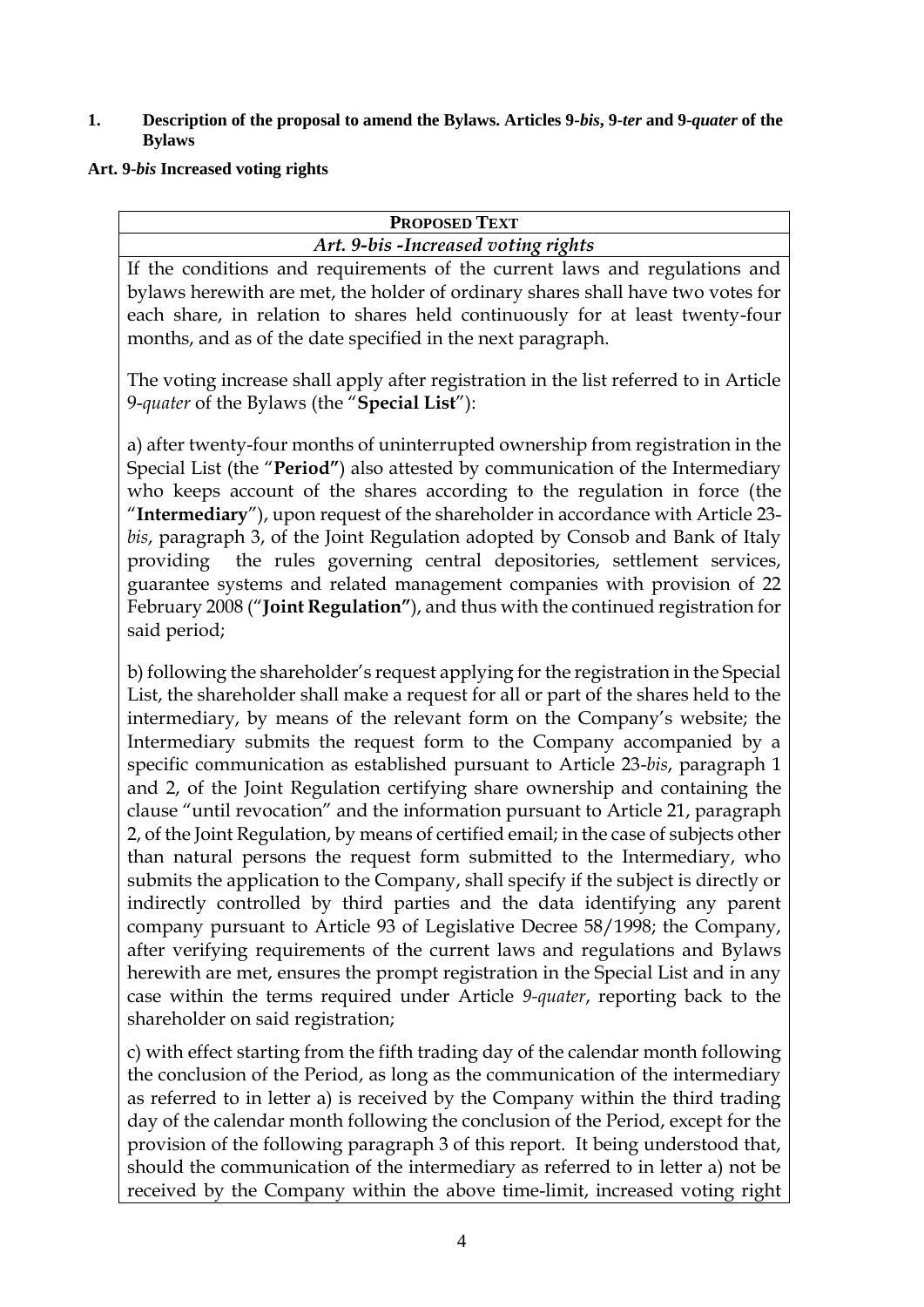shall become effective from the fifth trading day of the calendar month following the month in which the above communication is received by the Company.

In order to attend the Shareholders Meeting, the increased voting rights following the conclusion of the Period, shall have effect at the date provided pursuant to Article 83-*sexies*, paragraph 2, of the Legislative Decree 58/1998 (record date), provided that within this date the Company has received the Intermediary's communication as referred to in second paragraph, letter a) of this report;

In cases as referred to in second paragraph, letter c), and third paragraph above, the shareholder shall submit a request to the Intermediary for the assignment of increased voting rights for the shares it holds and for which entitlement has been accrued pursuant to law and to the bylaws by means of a specific form to be supplied by the Intermediary who will also issue the communication as referred to in second paragraph, letter a) of this report; the Intermediary shall transmit the request to the Company together with the aforementioned communication by means of certified email.

The voting increase already accrued or, if not accrued, the period of ownership required for accrual of voting increase, shall be maintained upon communication from the intermediary to the Company pursuant to article 23 *bis*, paragraph 8, of the Joint Regulations:

a) in case of succession pursuant to death, in favor of the successor and/or legatee thereof;

b) in the case of merger or demerger of the holder of the shares in favor of the company resulting from the merger or the beneficiary of the demerger.

The increased voting rights shall also apply, upon communication from the intermediary to the company pursuant to article 23-*bis*, paragraph 4, of the Joint Regulations to the ordinary shares ( "**New Shares**"): (i) assigned in the event of free share capital increase under article 2442 of the Civil Code payable to the holder in relation to the shares for which the increased voting right has already accrued (the "**Original Shares**"); and (ii) subscribed by the holder of the Original Shares in the exercise of the option right applicable in respect of said shares. The increased voting right shall also apply to the New Shares payable in exchange for the Original Shares in the event of a merger or demerger, as long as the merger or demerger provides for it and in the terms described therein.

In the cases referred to in the paragraph 6 above, the New Shares shall acquire the increased voting right from the time of registration in the Special List, with no need for the additional term of the Period. If the voting increase for the Original Shares has not yet accrued, but is in the process of accruing, the voting increase shall apply to the New Shares concerning the registration in the Special List from completion of the period of ownership calculated from registration of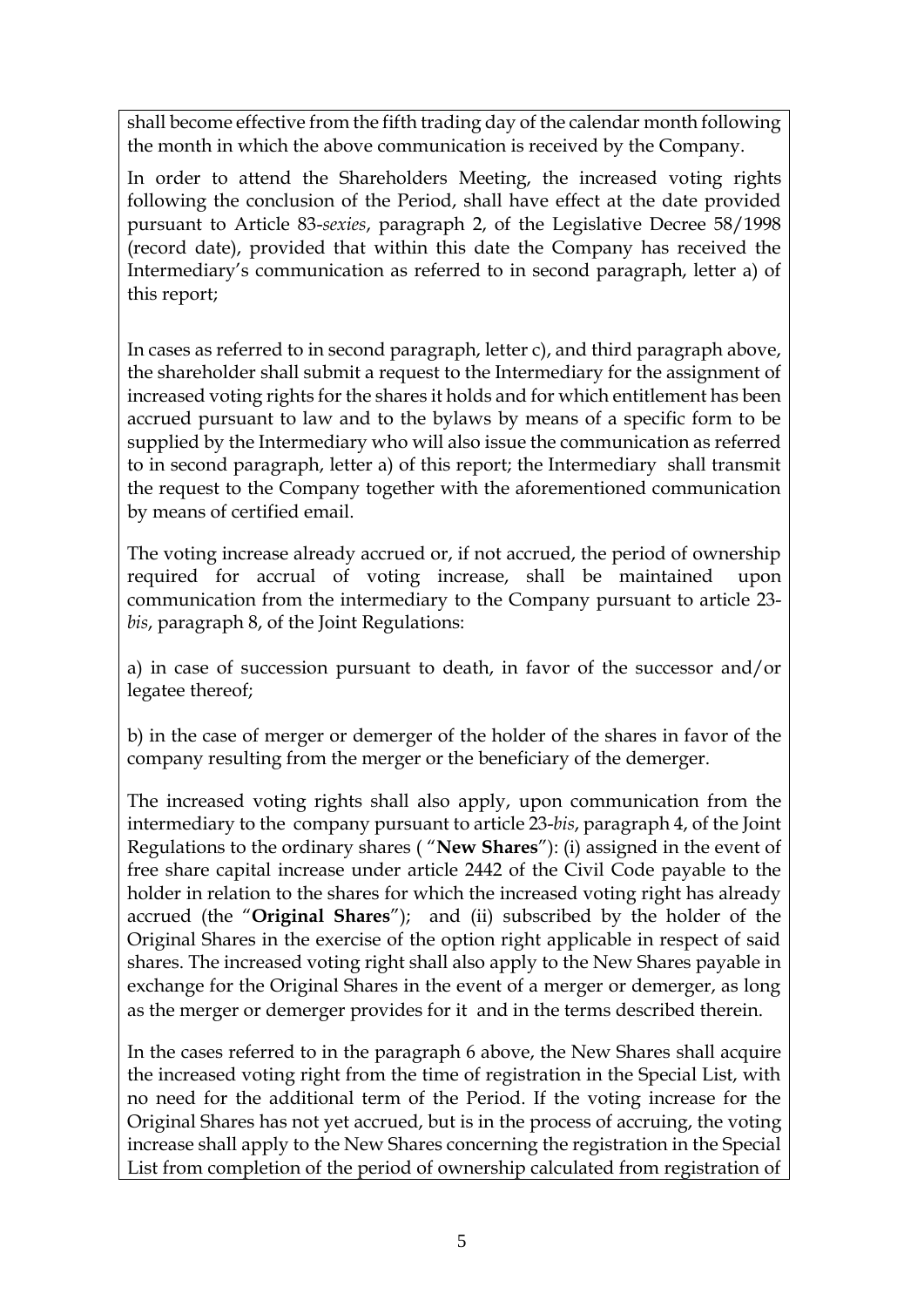the Original Shares in the Special List.

The vote increase shall cease to apply for shares (i) to be transferred for payment or free of charge, or pledged, subject to usufruct and other constraints that attribute the voting right to a third party, (ii) owned by companies or entities (the "**Participants**") that own shareholdings exceeding the threshold pursuant to Article 120, paragraph 2 of the Legislative Decree 58/1998 in case of transfer of any kind, free or upon payment, of the direct or indirect control (which concerns the case in Article 2359, paragraph 1, of the Civil Code), in the Participants themselves, it being understood that, for the purpose of the above, they do not constitute a transfer relevant to the cases in paragraph 5 above in this report.

The increased voting right shall cease to apply in case of waiver of the holder, in whole or in part, of the voting increase, through a withdrawal communication (total or partial) to the registration carried out by the Intermediary upon shareholder's request in the Special List, pursuant to Article 23-*bis*, paragraph 6, of the Joint Regulation; said regulation shall reach the Company by the third trading day of the calendar month following the period in which the holder has made use of waiver option and by the trading day prior the date provided under Article 83-*sexies*, paragraph 2, of the Legislative Decree 58/1998 (record date). The waiver is, in any case, irrevocable and the increased voting right can be newly acquired with a new registration within the special list along with the completion of the full Period.

Shareholders registered in the Special List agree that the intermediary shall report and shall be required to disclose by the third trading day of the calendar month following the month of occurrence, and in any case by the trading day prior the date provided provided under Article 83-*sexies*, paragraph 2, of the Legislative Decree 58/1998 (record date) all circumstances and events that, under the current provisions and the Bylaws, invalidate the conditions for the vote increase or affect the ownership of the same.

The new Article 9-*bis* of the Bylaws aims at defining the preconditions and conditions on the basis of which the shareholder is entitled to require, acquire or continue to exercise increased voting rights.

Specifically, if the conditions and requirements of the current laws and regulations and bylaws herewith are met, the holder of DiaSorin ordinary shares, upon registration in the relevant special list referred to in Article 9-*quater* of the Bylaws (the "**Special List**") has two votes for each share, in connection with shares held continuously for at least twenty-four months.

In order to encourage shareholders in the adoption of increased voting rights, we thus propose to set out the uninterrupted period of ownership of the shares and of the registration in the Special List required for accrual of increased voting rights in the minimum period of twenty-four months pursuant to Article 127-*quinquies* of the TUF, while the voting increase has been laid out in the maximum measure allowed by regulations, that is two votes for each ordinary share owned.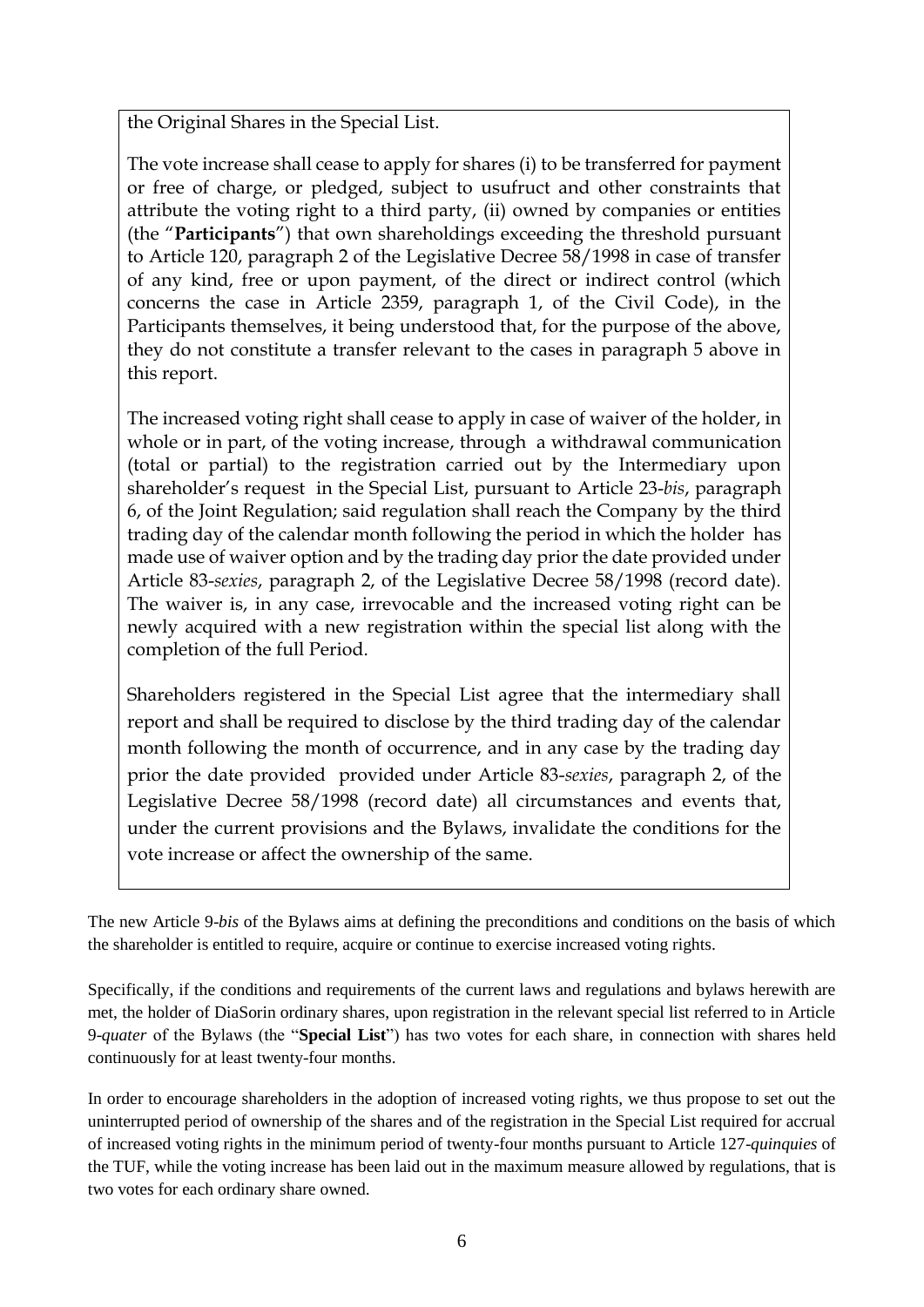As already mentioned, the text of Article 9-*bis* establishes that voting increase consists of two votes for each share, after twenty-four months of uninterrupted ownership from registration in the Special List (the "**Period"**).

For clarity' s sake with regard to the conditions necessary to acquire the benefit of increased voting right – apart from referring to the provisions of the Joint Regulation governing the communication requirement between the intermediary and the issuer, pursuant to Article 23-*bis* of the Joint Regulation – we considered appropriate to analyze the procedure to follow for the registration in the Special List, and at the end of the Period, for the assignment of increased voting rights, as provided in new Article 9-*bis.*

For the purpose of accrual of increased voting rights, the holder of the shares shall request the registration in the Special List to the intermediary who keeps account of the shares (the "**Intermediary**"), by sending the Intermediary a request form available on the Company's website. The Intermediary shall submit the request form by means of certified email to the Company, accompanied by a specific communication as established pursuant to Article 23-*bis*, paragraph 1 and 2, of the Joint Regulation certifying share ownership and containing the clause "until revocation" and the information pursuant to Article 21, paragraph 2, of the Joint Regulation.

The shareholder shall make a request for all or part of the shares held and in the case of subjects other than natural persons the request shall specify if the subject is directly or indirectly controlled by third parties and the data identifying any parent company pursuant to Article 93 of the TUF.

The Company, after verifying requirements of the current laws and regulations and bylaws herewith are met, is required to communicate the Registration occurred in the Special List.

Please also note that the increased voting right is not acquired automatically after twenty-four months in the Special List, as Art. 9-*bis* requires that the shareholder submits a request to the Intermediary for the assignment of increased voting rights for the shares it holds and for which entitlement has been accrued pursuant to law and to the bylaws by means of a specific form to be supplied by the Intermediary. In order to obtain increased voting rights, the Intermediary shall send the request of the shareholder to the Company, by means of certified email and shall send a second communication (with the same characteristics as the communication hereinabove) certifying twenty-four months of uninterrupted ownership issued by the Intermediary, in compliance with Art. 23-*bis*, paragraph 3, of the Joint Regulation.

As for validity of the voting increase, we decided to ally the moment of validity of the voting increase with the term by which, pursuant to Art. 85-*bis*, paragraph 4-*bis* of the Consob Regulations, the issuer must notify the Consob and communicate to the public the overall number of the voting rights. Art. 9-*bis* of the Bylaws provides that increased voting rights shall have effect starting on the fifth trading day of the calendar month following the conclusion of the Period.

However, we ask that the request of the shareholder to benefit from increased voting right and the communication issued by the Intermediary attesting the elapsing of the period of uninterrupted ownership must be received by the company no later than the third trading day of the month following the conclusion of the Period in order to give the Company a reasonable deadline to verify the overall number of voting rights and to update the Special List. Article 9-*bis* requires that should the communication of the intermediary not be received by the Company within the above deadline, the voting increase shall be effective starting on the fifth trading day of the calendar month following the month when the communication has been received by the Company.

In the event DiaSorin's Shareholders' Meeting is called, for the purpose of participation in such meeting, the voting increase already accrued shall be effective at the record date provided that the Company has received the Intermediary's communication certifying twenty-four months of uninterrupted ownership, within said date.

As previously indicated, the Company decided to make use of some options set out by regulations regarding the independence of companies in establishing their Bylaws, as for the maintenance of the increased voting rights upon the transfer of shares.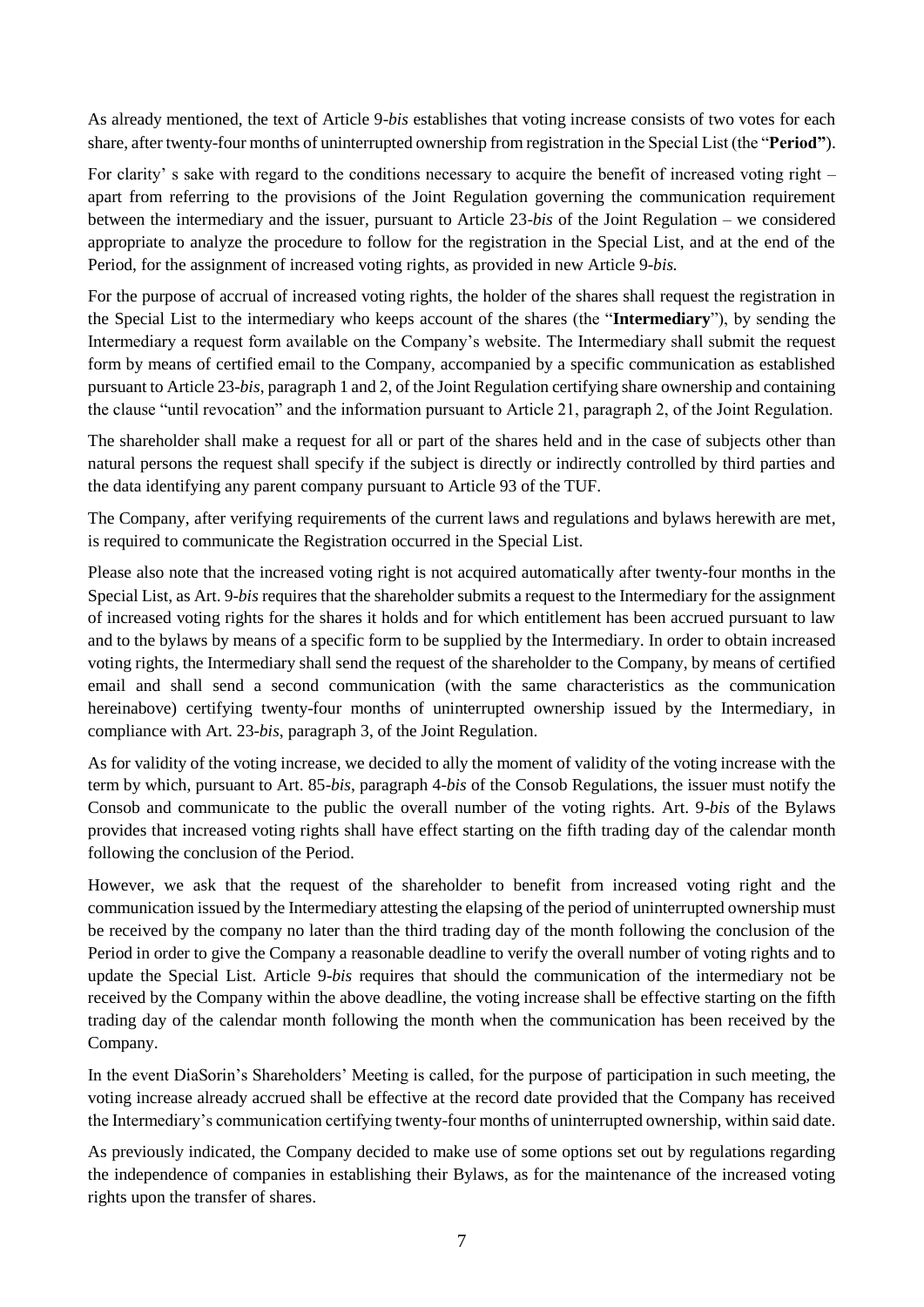Article 9-*bis*, paragraph 5 of the Bylaws, in compliance with and without derogation to the provision of law, requires that the voting increase already accrued or, if not accrued, the period of ownership required for accrual of voting increase, shall be maintained, in case of succession pursuant to death, in favor of the successor and/or legatee thereof and in the case of merger or demerger of the holder of the shares in favor of the company resulting from the merger or the beneficiary of the demerger.

The text in Article 9-*bis*, paragraph 6 of the Bylaws provides the extension of the increased voting rights on the basis of the three hypothesis permitted by law, that is share capital increase, free or against payment, and DiaSorin merger and demerger.

The increased voting rights also apply to newly issued ordinary shares ("**New Shares**") assigned in the event of free share capital increase under Article 2442 of the Civil Code payable to the holder in relation to the shares for which the increased voting right has already accrued (the "**Original Shares**");

Also in the event of share capital increase against payment, the increased voting rights is extended to the New Shares subscribed by the holder of the Original Shares in the exercise of the option right applicable in respect of said shares.

Lastly, the increased voting right is extended to the New Shares payable in exchange for the Original Shares in the event of a merger or demerger, as long as the merger or demerger provides for it and in the terms described therein.

With regard to the abovementioned three hypothesis of extension of the increased voting right, please note that: (i) if the Original Shares had already acquired the increased voting rights, the New Shares also acquire the increased voting rights upon registration in the Special List, without the need for the period to elapse for these New Shares; (ii) if the increased voting right for the Original Shares was still not yet accrued, the New Shares are deemed registered in the Special List on the same date as the Original Shares and, thus, the increased voting rights are granted to the New Shares once the Period, calculated starting on day of registration of the Original Shares in the Special List, has elapsed.

The text in Article 9-*bis*, paragraph 8 of the Bylaws includes the loss of increased voting right, that is the interruption of twenty-four months of uninterrupted ownership required to acquire increased voting right, as described in the hypothesis provided pursuant to Article 127-*quinquies*, paragraph 3 of the TUF, for shares to be transferred for payment or free of charge. In line with the spirit of legislation, the loss of increased voting right is extended to shares pledged, subject to usufruct and other constraints that attribute the voting right to a third party, as these hypotheses involve the loss of the conditions required to the "loyal" shareholder.

Pursuant to law, the increased voting right will cease (being without effect the registration period completed or in course of completion) in case of transfer of any kind, free or upon payment, of the direct or indirect controlling shares concerning DiaSorin shareholder who own increased voting right (or whose period is in course of completion to acquire increased voting rights) exceeding the threshold provided under Article 120, paragraph 2 of the TUF.

In making use of the legislative option under Article 127-*quinquies*, paragraph 1 of the TUF, shareholders have been recognized the option to waive, in whole or in a part, the increased voting rights.

The text in Article 9-*bis*, paragraph 9 of the Bylaws provides that shareholder can irrevocably waive the increased voting right through a withdrawal communication (total or partial) to the registration carried out by the Intermediary upon shareholder's request in the Special List, pursuant to Article 23-*bis*, paragraph 6, of the Joint Regulation. As the waiver is, in any case, irrevocable, the increased voting right- in relation to the shares for which this waiver option has been exercised- can be newly acquired only through a new registration within the Special List along with the completion of the full Period.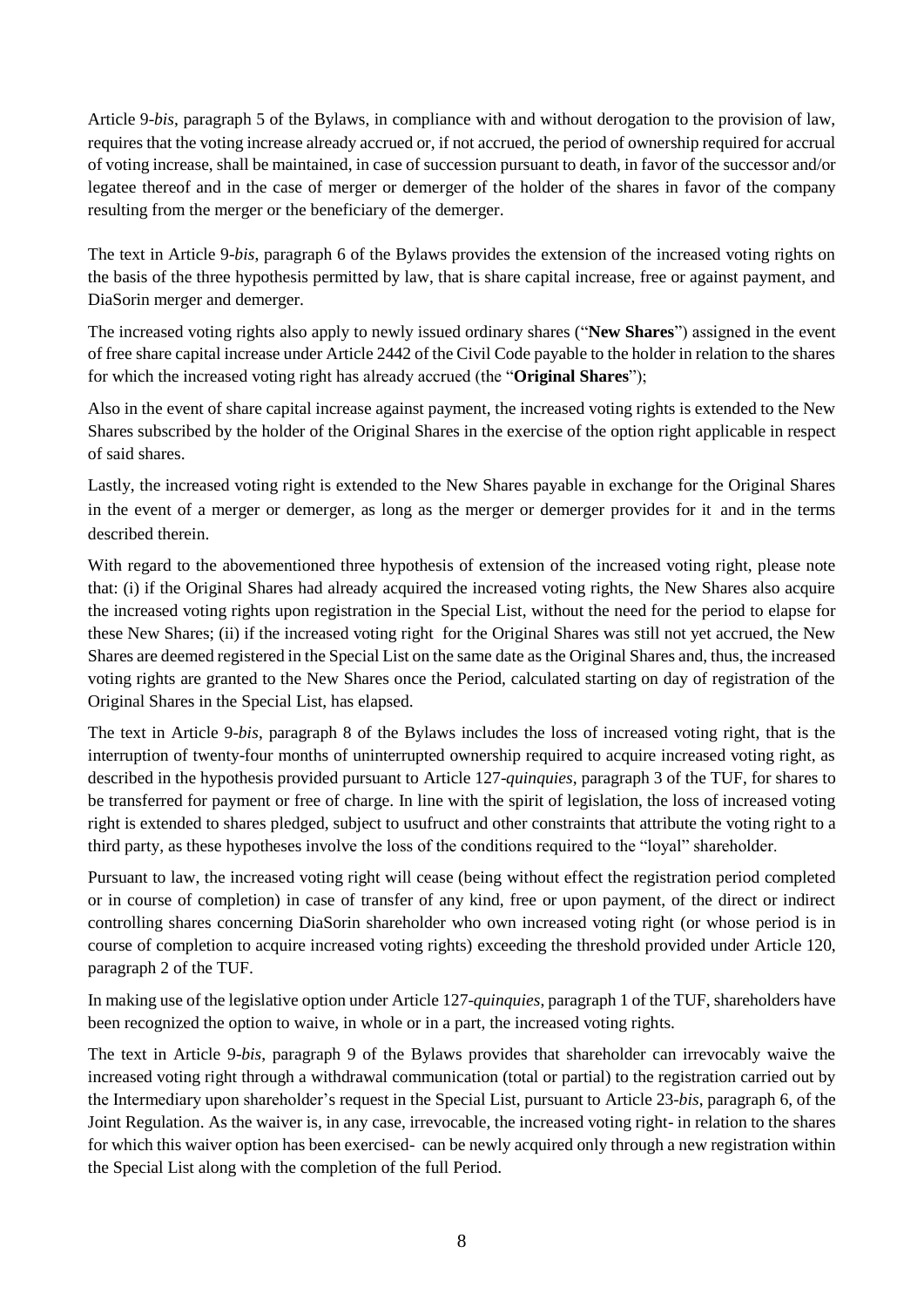The withdrawal communication (total or partial) concerning registration in the Special List shall reach the Company by the third trading day of the calendar month following the period in which the holder has made use of waiver option - that is by deadline to communicate the accrual of increased voting rights (see Article 9 *bis*, paragraph 2, letter c) - and by the trading day prior the record date). The abovementioned explanation has been added to enable the Company, in the event of a Shareholder' Meeting, to update the overall number of voting rights as of at the record date.

For this reason, the text of Article 9-*bis*, paragraph 10 provides that the shareholder registered in the Special List communicate (and, in any case, shareholder authorizes the Intermediary to report) to the Company any circumstances or events which may cause the loss of the conditions required for the increased voting rights by the third trading day of the calendar month following the month of occurrence, and in any case by the trading day prior the record date.

## **Article 9-***ter* **Effects of increased voting rights**

| <b>PROPOSED TEXT</b>                                                                                                                                                                                                                                                                                                                                                                                                             |  |  |
|----------------------------------------------------------------------------------------------------------------------------------------------------------------------------------------------------------------------------------------------------------------------------------------------------------------------------------------------------------------------------------------------------------------------------------|--|--|
| Article 9-ter Effects of increased voting rights                                                                                                                                                                                                                                                                                                                                                                                 |  |  |
| The party entitled to the increased voting rights shall be legitimized to exercise<br>the voting right by providing appropriate communication in the manner<br>required by applicable law and the bylaws herewith and subject to<br>ascertainment by the Company of the absence of impediments.                                                                                                                                  |  |  |
| For the purposes of attendance and voting at the Shareholders' Meeting, the<br>legitimacy and ascertainment by the Company shall be as of the date pursuant<br>to Article 83-sexies, paragraph 2 of the Legislative Decree 58/1998 (record date).                                                                                                                                                                                |  |  |
| The increased voting right pursuant to Article 9-bis is calculated for each<br>resolution approved by the Shareholders' Meeting and to determine the quorum<br>for the constitution of the shareholders' meeting and for resolutions which<br>regards the share capital quotas.                                                                                                                                                  |  |  |
| The increase shall have no effect on the rights, other than voting, due and<br>exercisable under the possession of specific capital rates and also, among other<br>things, for the determination of the rates of capital required for the submission<br>of lists for the election of corporate bodies, for the exercise of liability under<br>article 2393-bis Civil Code, for the calculation of rates required for the appeal, |  |  |
| for any reason and for any cause, of shareholders' meeting resolutions.                                                                                                                                                                                                                                                                                                                                                          |  |  |

The new Article 9-*ter* of the Bylaws sets out the rules for increased voting rights.

The proposed text, on the basis of Article 127-*quinquies*, paragraph 8 of the TUF requires that increased voting right as referred to in Article 9-*bis* is calculated for each resolution approved by the Shareholders' Meeting to determine the quorum for the constitution of the shareholders' meeting and for resolutions which regards the share capital quotas. In line with the abovementioned provision, Article 9-*ter*, paragraph 4, specifies that the increase has no effect on the rights, other than voting, due and exercisable under the possession of specific capital rates and also, among other things, for the determination of the rates of capital required for the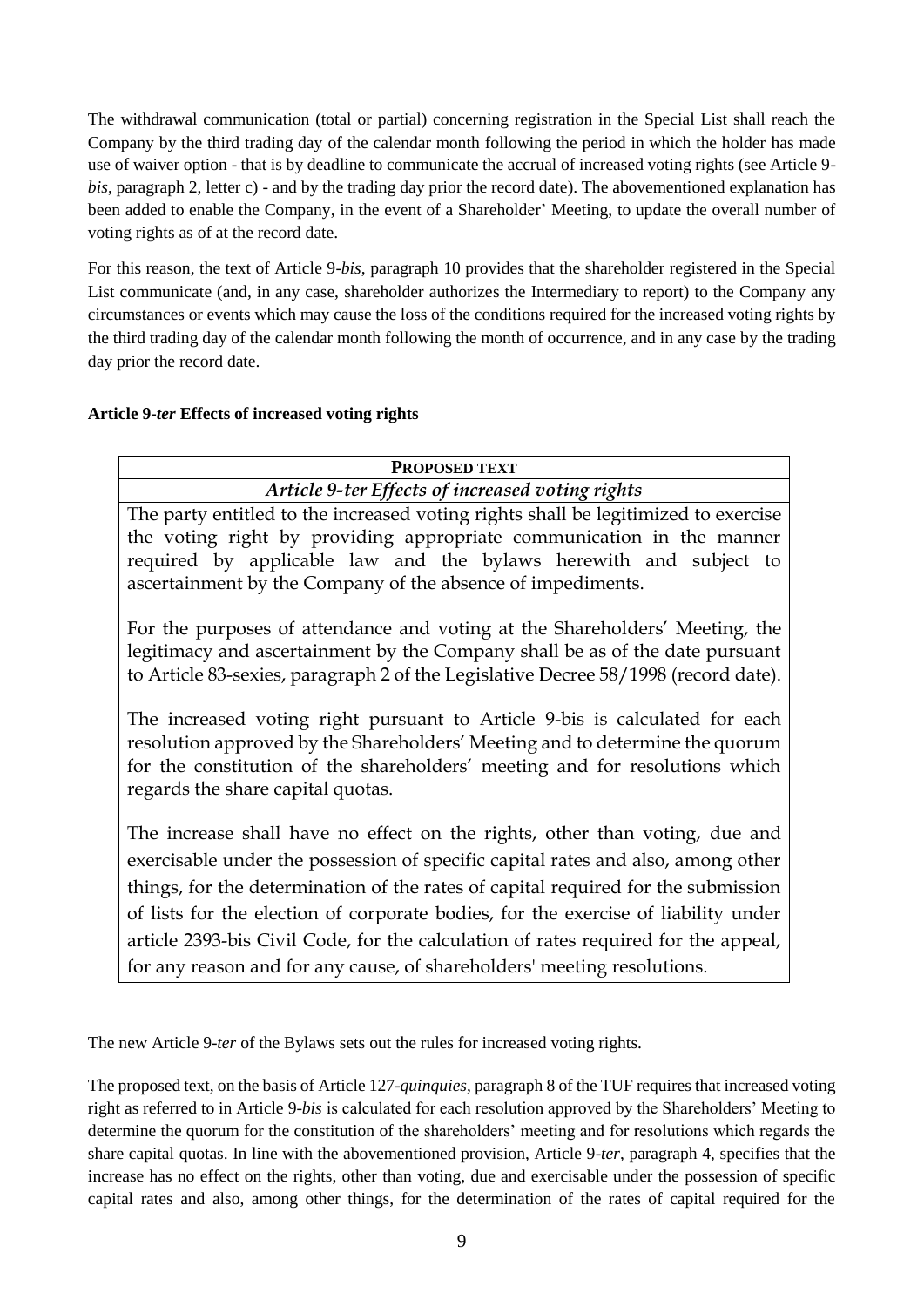submission of lists for the election of corporate bodies, for the exercise of liability under article 2393-bis Civil (the so-called minority shareholder) and for the calculation of rates required for the appeal, for any reason and for any cause, of shareholders' meeting resolutions.

## **Article 9-***quater* **Special List**

| <b>PROPOSED TEXT</b>                                                                                                                                                                                                                                                                                                                                                                                                                                |  |  |  |
|-----------------------------------------------------------------------------------------------------------------------------------------------------------------------------------------------------------------------------------------------------------------------------------------------------------------------------------------------------------------------------------------------------------------------------------------------------|--|--|--|
| Article 9-quater Special List                                                                                                                                                                                                                                                                                                                                                                                                                       |  |  |  |
| The Company shall establish and maintain, in the manner provided for keeping<br>the shareholders' register, the Special List in which the shareholders that have<br>requested the vote increase are registered, upon their request.                                                                                                                                                                                                                 |  |  |  |
| The Special List contains the information specified in the applicable regulations<br>and the Bylaws herewith.                                                                                                                                                                                                                                                                                                                                       |  |  |  |
| The Special List is updated by the fifth trading day from the end of each<br>calendar month and, in any case, by the trading day following the date as set<br>forth in Article 83-sexies, paragraph 2 of the Legislative Decree 58/1998 (record<br>date), pursuant to Articles 9-bis and 9-ter.                                                                                                                                                     |  |  |  |
| The company shall proceed with cancellation from the Special List for<br>renunciation and upon request, also ex officio, of the party concerned, in the<br>event it has been informed of the occurrence of events that result in the loss of<br>the increased voting right or however the absence of the conditions for its<br>acquisition, informing the Intermediary, in accordance with terms and<br>conditions required by current regulations. |  |  |  |
| The Special List is subject to, if compatible, the provisions related to the<br>shareholders' registry and any other provision on this subject for that                                                                                                                                                                                                                                                                                             |  |  |  |

concerning the disclosure of information and inspection rights of shareholders.

The new Article 9-*quater* of the Bylaws concerns the Special List. The issuer establishes and maintains the Special List, pursuant to Article 127-*quinquies*, paragraph 2 of the TUF.

The proposed text refers to Article 143-*quarter* of the Consob Regulation, to determine information provided in the Special List.

The Company must update the Special List by the fifth trading day from the end of each calendar month and, in any case, by the trading day following the record date. We decided to adjust the deadline to update the Special List to the term by which, pursuant to Art. 85-*bis*, paragraph 4-*bis*, of the Consob Regulations, the issuer must notify the Consob and communicate to the public the overall number of the voting rights, in order to simplify the disclosures required.

It should be noted that the Company can proceed also ex officio with cancellation of the party concerned from the Special List in the event it has been informed of the occurrence of events that result in the loss of the increased voting right or however the absence of the conditions for its acquisition.

Article 9-*quater*, paragraph 5, specifies that the special list is subject to, if compatible, the provisions related to the shareholders' registry for that concerning the disclosure of information and inspection rights of shareholders. In this context and coherently with the behavior adopted by other major companies that introduced increased voting rights, we chose to implement the interpretation according to which the List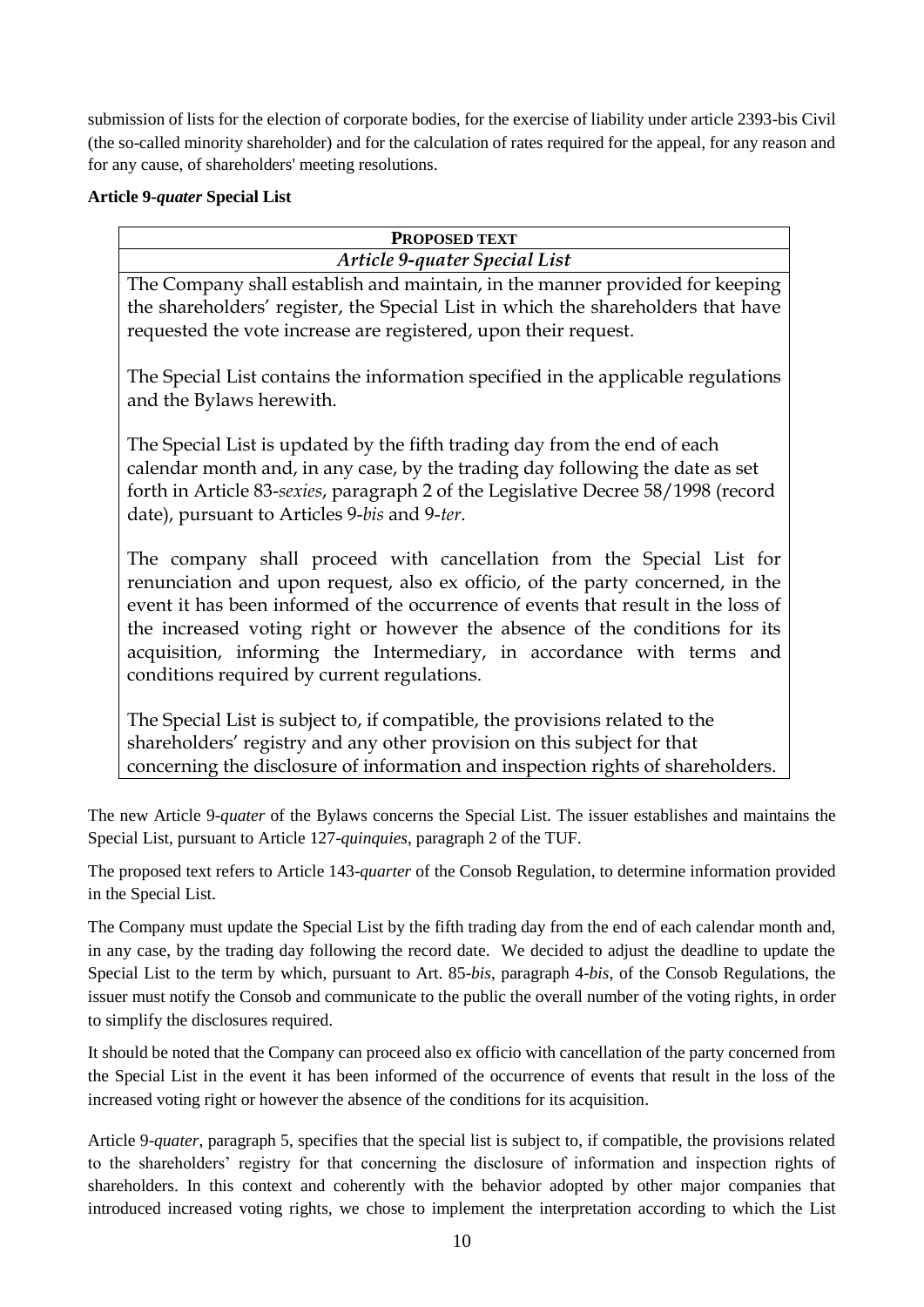established under Article 127-*quinquies*, paragraph 2 of the TUF, is comparable to the shareholders' register and it can form a part thereof.

# **2. Effects of the introduction of increased voting rights on the Company's share capital structure.**

As for the possible effects increased voting rights may have on DiaSorin's share capital structure it should be noted that increased voting rights would only come into operation upon approval of this proposed amendment to the Bylaws, and, in any case, after, among others, the period of twenty-four months from registration in the List.

Finde s.s., through Finde S.p.A. and IP Investimenti e Partecipazioni S.r.l., holds indirectly 44.90% of the share capital and 45.68% of the share capital, net of treasury shares held by DiaSorin as at the date of this report; it is, thus, DiaSorin's controlling shareholder. In case: (i) only Finde should request registration in the Special List for the entire share capital held; (ii) at the end of the Period of twenty-four months, Finde S.S. should be granted the increased voting rights applicable to all the ordinary shares originally registered in the Special List (and on condition that, in the meantime, Finde s.s. has not lost the right to such increase, or has waived it for all or part of the shares); and (iii) no other shareholder has acquired increased voting rights, the percentage of voting rights to which Finde s.s would be entitled will be equal to 61.98% of the share capital and equal to 62.71% of the voting capital, net of treasury shares (equal to no. 949,950 treasury shares, amounting to 1.69% of share capital as at the date of this report).

# **3. Assessment methods of the Company's interests in the adoption of the voting increase**

The Company carried out all the assessments required before submitting to the Shareholders' Meeting the amendment for the introduction of increased voting rights in the company's Bylaws, in order to exclude the existence of any impedimental reason and verify that the amendment would correspond to the effective DiaSorin's interest.

Based on the outcome of the assessment, the Board of Directors evaluated that the introduction of increased voting rights could be a useful instrument for the benefit of "loyal" shareholders, as it promotes middle to long-term investments and, thus, shareholders' stability, thereby corresponding to the best interest of the company itself and of its stakeholders. Therefore, the Board of Directors hereby suggests that the provision of its Bylaws governing voting right be granted to those shareholders who through their long term commitment can contribute to pursue sustainable growth and profitability with a long-term perspective.

It should be noted that the adoption of increased voting rights outlines the trend recorded in the major developed countries to introduce instruments that even though moving further away from the "*one share– one vote*" principle, can promote investor long-termism with the aim of reducing the adverse effects (in terms of market price volatility and potential distortions of management decision) arising from the only perspectives of a short-term investment or speculative investments.

Article 127-*quinquies*, paragraph 6 of the TUF expressly provides that the withdrawal right would not be contemplated for shareholders who have not taken part the relative resolution, thus, being a further proof of the favor expressed at the legislative level towards this principle.

The Board of Directors, after having performed an analysis comparing other companies adopting the increased voting rights, ascertained its introduction does not have a negative impact on the share prices and on the perception of the shareholders on the Company's value. Conversely, the extreme market price volatility is beneficial to the choice of granting increased voting right to shareholders who choose long-term investments rather than speculative investments.

The assessment process was successfully completed being DiaSorin's interest aligned with the introduction of increased voting rights. Therefore, the Company on the occasion of the ordinary Shareholders' Meeting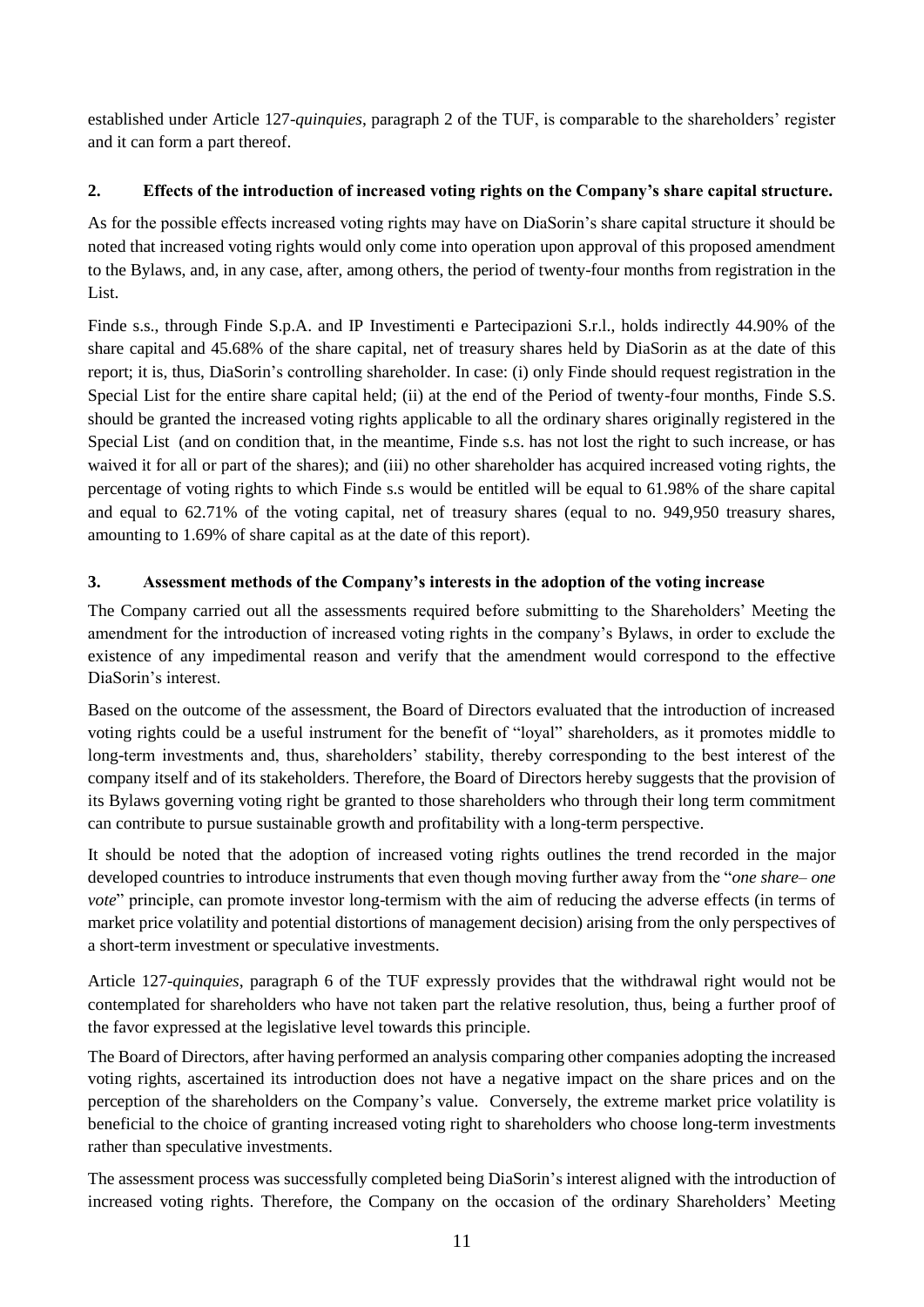convened to approve the financial statements as of December 31, 2015, convened also the extraordinary Shareholders Meeting to approve amendments concerning increased voting rights.

The Board of Directors, thus, during the meeting held on March, 9 2016, with the presence of all the 13 directors and all the members of the Board of Statutory Auditors, assessed compliance with the Company's interest and, unanimously, resolved to approve the proposed statutory amendments to the introduction of increased voting rights in the Bylaws.

**\* \* \***

On the basis of the foregoing, the following proposal is submitted to the Shareholders' Meeting:

"*The extraordinary Shareholders' Meeting of DiaSorin S.p.A having reviewed and approved the Explanatory Report submitted by the Board of Directors concerning amendments to the Bylaws to implement increased voting rights;*

#### *resolves to*

*1) Introduce Articles* 9-*bis*, 9-*ter* and 9-*quater in the Bylaws of DiaSorin S.p.A., the text of which is given below, thus adopting the text of the Bylaws attached to these minutes:* 

#### *"Article 9-bis - Increased voting right*

*If the conditions and requirements of the current laws and regulations and bylaws herewith are met, the holder of ordinary shares shall have two votes for each share, in relation to shares held continuously for at least twenty-four months, and as of the date specified in the next paragraph.*

*The voting increase shall apply after registration in the list referred to in Article 9-quater of the Bylaws (the "Special List"):* 

*a) after twenty-four months of uninterrupted ownership from registration in the Special List the("Period") also attested by communication of the Intermediary who keeps account of the shares according to the regulation in force ("Intermediary"), upon request of the shareholder in accordance with Article 23-bis, paragraph 3, of the Joint Regulation adopted by Consob and Bank of Italy providing the rules governing central depositories, settlement services, guarantee systems and related management companies with provision of 22 February 2008 (the "Joint Regulation"), and thus with the continued registration for said period;* 

*b) following the shareholder's request applying for the registration in the Special List, the shareholder shall make a request for all or part of the shares held to the intermediary, by means of the relevant form on the Company's website; the Intermediary submits the request form to the Company accompanied by a specific communication as established pursuant to Article 23-bis, paragraph 1 and 2, of the Joint Regulation certifying share ownership and containing the clause "until revocation" and the information pursuant to Article 21, paragraph 2, of the Joint Regulation, by means of certified email; in the case of subjects other than natural persons the request form submitted to the Intermediary, who submits the application to the Company, shall specify if the subject is directly or indirectly controlled by third parties and the data identifying any parent company pursuant to Article 93 of Legislative Decree 58/1998; the Company, after verifying requirements of the current laws and regulations and bylaws herewith are met, ensures the prompt registration in the Special List and in any case within the terms required under Article 9-quater, reporting back to the shareholder on said registration;* 

*c) with effect starting from the fifth trading day of the calendar month following the conclusion of the Period, as long as the communication of the intermediary as referred to in letter a) is received by the Company within the third trading day of the calendar month following the conclusion of the Period, except for the provision of the following paragraph 3 of this report. It being understood that, should the communication of the*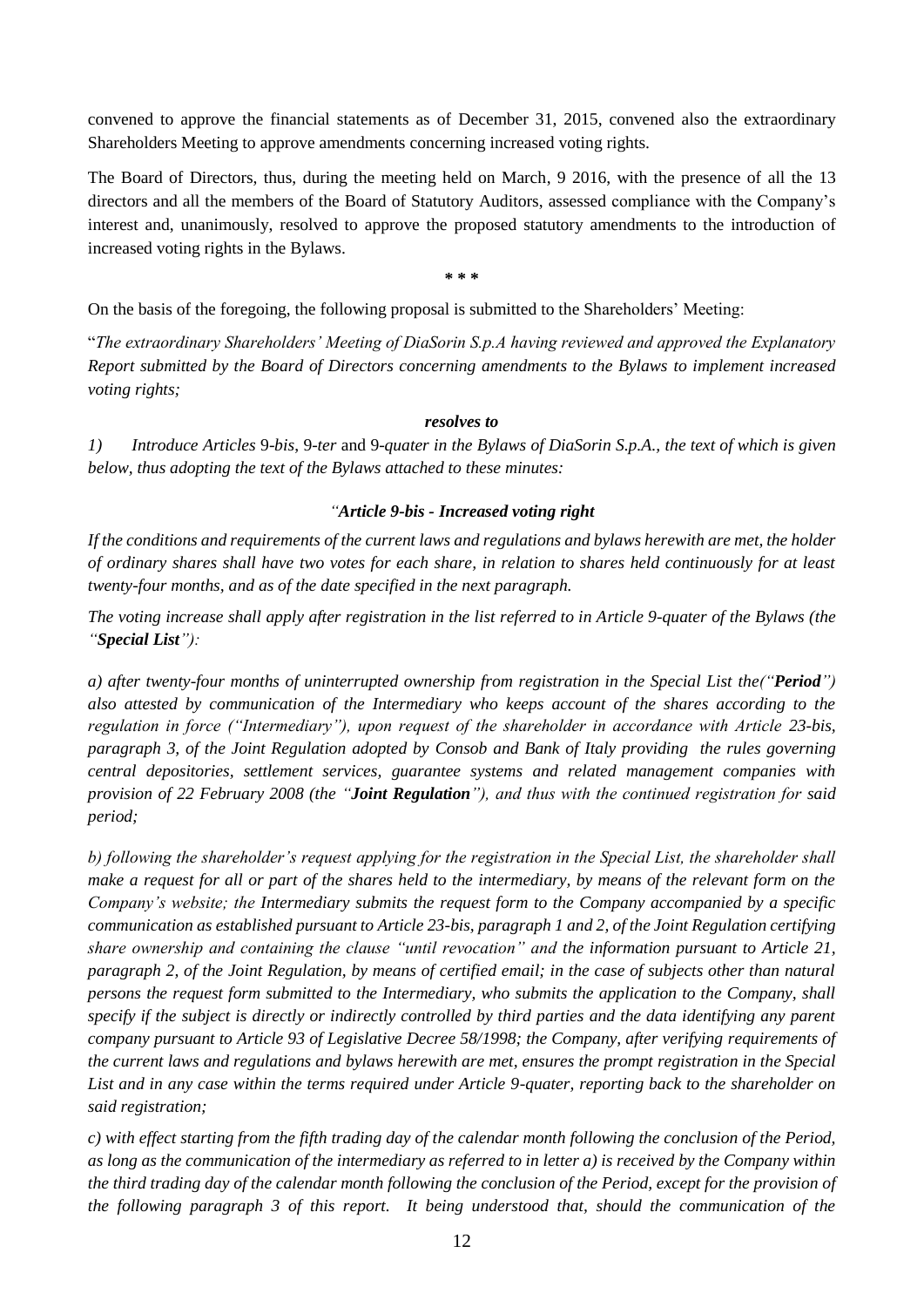*intermediary as referred to in letter a) not be received by the Company within the above time-limit, increased voting right shall become effective from the fifth trading day of the calendar month following the month in which the above communication is received by the Company.* 

*In order to attend the Shareholders Meeting, the increased voting rights following the conclusion of the Period, shall have effect at the date provided pursuant to Article 83-sexies, paragraph 2, of the Legislative Decree 58/1998 (record date), provided that within this date the Company has received the Intermediary's communication as referred to in second paragraph, letter a) of this report;*

In cases as referred to in second paragraph, letter c), and third paragraph above, the shareholder shall submit *a request to the Intermediary for the assignment of increased voting rights for the shares it holds and for which entitlement has been accrued pursuant to law and to the bylaws by means of a specific form to be supplied by the Intermediary who will also issue the communication as referred to in second paragraph, letter a) of this report; the Intermediary shall transmit the request to the Company together with the aforementioned communication by means of certified email.* 

*The voting increase already accrued or, if not accrued, the period of ownership required for accrual of voting increase, shall be maintained upon communication from the intermediary to the Company pursuant to article 23-bis, paragraph 8, of the Joint Regulations:*

*a) in case of succession pursuant to death, in favor of the successor and/or legatee thereof;*

*b) in the case of merger or demerger of the holder of the shares in favor of the company resulting from the merger or the beneficiary of the demerger.*

*The increased voting rights shall also apply, upon communication from the intermediary to the company pursuant to article 23-bis, paragraph 4, of the Joint Regulations to the ordinary shares (the "New Shares"): (i) assigned in the event of free share capital increase under article 2442 of the Civil Code payable to the holder in relation to the shares for which the increased voting right has already accrued (the "Original Shares"); and (ii) subscribed by the holder of the Original Shares in the exercise of the option right applicable in respect of said shares. The increased voting right shall also apply to the New Shares payable in exchange for the Original Shares in the event of a merger or demerger, as long as the merger or demerger provides for it and in the terms described therein.*

*In the cases referred to in the paragraph 6 above, the New Shares shall acquire the increased voting right from the time of registration in the Special List, with no need for the additional term of the Period. If the voting increase for the Original Shares has not yet accrued, but is in the process of accruing, the voting increase shall apply to the New Shares concerning the registration in the Special List from completion of the period of ownership calculated from registration of the Original Shares in the Special List.*

*The vote increase shall cease to apply for shares (i) to be transferred for payment or free of charge, or pledged, subject to usufruct and other constraints that attribute the voting right to a third party, (ii) owned by companies or entities (the "Participants") that own shareholdings exceeding the threshold pursuant to Article 120, paragraph 2 of the Legislative Decree 58/1998 in case of transfer of any kind, free or upon payment, of the direct or indirect control (which concerns the case in Article 2359, paragraph 1, of the Civil Code), in the Participants themselves, it being understood that, for the purpose of the above, they do not constitute a transfer relevant to the cases in paragraph 5 above in this report.*

*The increased voting right shall cease to apply in case of waiver of the holder, in whole or in part, of the voting increase, through a withdrawal communication ( total or partial) to the registration carried out by the Intermediary upon shareholder's request in the Special List, pursuant to Article 23-bis, paragraph 6, of the*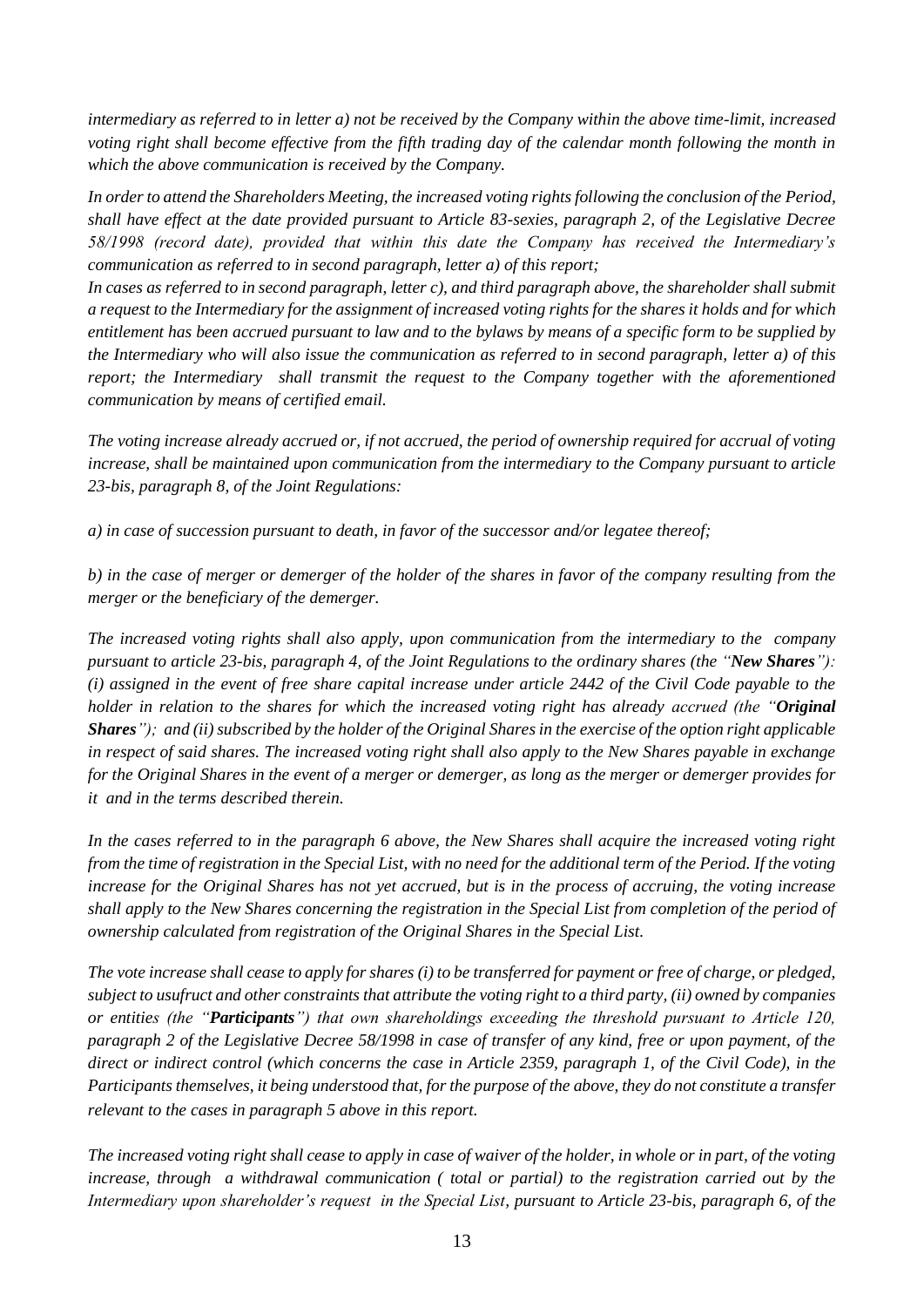*Joint Regulation; said regulation shall reach the Company by the third trading day of the calendar month following the period in which the holder has made use of waiver option and by the trading day prior the date provided under Article 83-sexies, paragraph 2, of the Legislative Decree 58/1998 (record date). The waiver is, in any case, irrevocable and the increased voting right can be newly acquired with a new registration within the special list along with the completion of the full Period.* 

*Shareholders registered in the Special List agree that the intermediary shall report and shall be required to disclose by the third trading day of the calendar month following the month of occurrence, and in any case by the trading day prior the date provided under Article 83-sexies, paragraph 2, of the Legislative Decree 58/1998 (record date) all circumstances and events that, under the current provisions and the Bylaws, invalidate the conditions for the vote increase or affect the ownership of the same.* 

#### *Article 9-ter Effects of the voting right increase*

*The party entitled to the increased voting rights shall be legitimized to exercise the voting right by providing appropriate communication in the manner required by applicable law and the bylaws herewith and subject to ascertainment by the Company of the absence of impediments.* 

*For the purposes of attendance and voting at the Shareholders' Meeting, the legitimacy and ascertainment by the Company shall be as of the date pursuant to Article 83-sexies, paragraph 2 of the Legislative Decree 58/1998 (record date).*

*The increased voting right pursuant to Article 9-bis is calculated for each resolution approved by the Shareholders' Meeting and to determine the quorum for the constitution of the shareholders' meeting and for resolutions which regards the share capital quotas.*

*The increase shall have no effect on the rights, other than voting, due and exercisable under the possession of specific capital rates and also, among other things, for the determination of the rates of capital required for the submission of lists for the election of corporate bodies, for the exercise of liability under article 2393-bis Civil Code, for the calculation of rates required for the appeal, for any reason and for any cause, of shareholders' meeting resolutions.*

## *Article 9-quater Special List*

*The Company shall establish and maintain, in the manner provided for keeping the shareholders' register, the Special List in which the shareholders that have requested the vote increase are registered, upon their request.* 

*The Special List contains the information specified in the applicable regulations and the Bylaws herewith.*

*The Special List is updated by the fifth trading day from the end of each calendar month and, in any case, by the trading day following the date as set forth in Article 83-sexies, paragraph 2 of the Legislative Decree 58/1998 (record date), pursuant to Articles 9-bis and 9-ter.*

*The company shall proceed with cancellation from the Special List for renunciation and upon request, also ex officio, of the party concerned, in the event it has been informed of the occurrence of events that result in the loss of the increased voting right or however the absence of the conditions for its acquisition, informing the Intermediary, in accordance with terms and conditions required by current regulations.*

*The Special List is subject to, if compatible, the provisions related to the shareholders' registry and any other provision on this subject for that concerning the disclosure of information and inspection rights of shareholders.*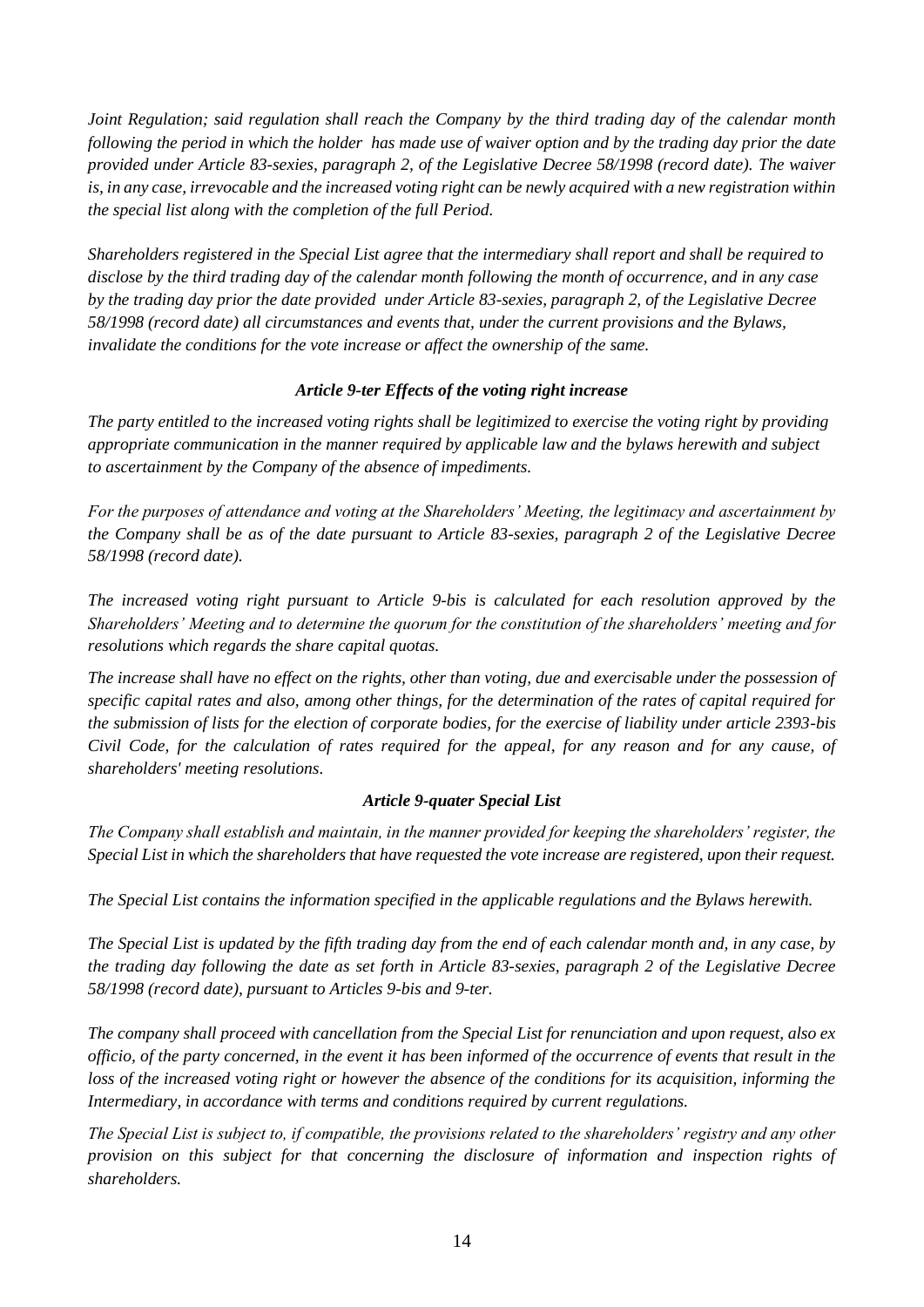*2) to confer a mandate to fulfil the formalities necessary to ensure that the resolutions are registered in the Register of Companies, with the right to introduce any insubstantial changes, corrections or additions appropriate or required by the competent Authorities, also at the time of registration and, in general, to provide for everything necessary for complete execution of the resolutions, with all and any powers necessary and appropriate to such end, without any exceptions and exclusions.*"

Saluggia, March 9, 2016

The Board of Directors

By Gustavo Denegri Chairman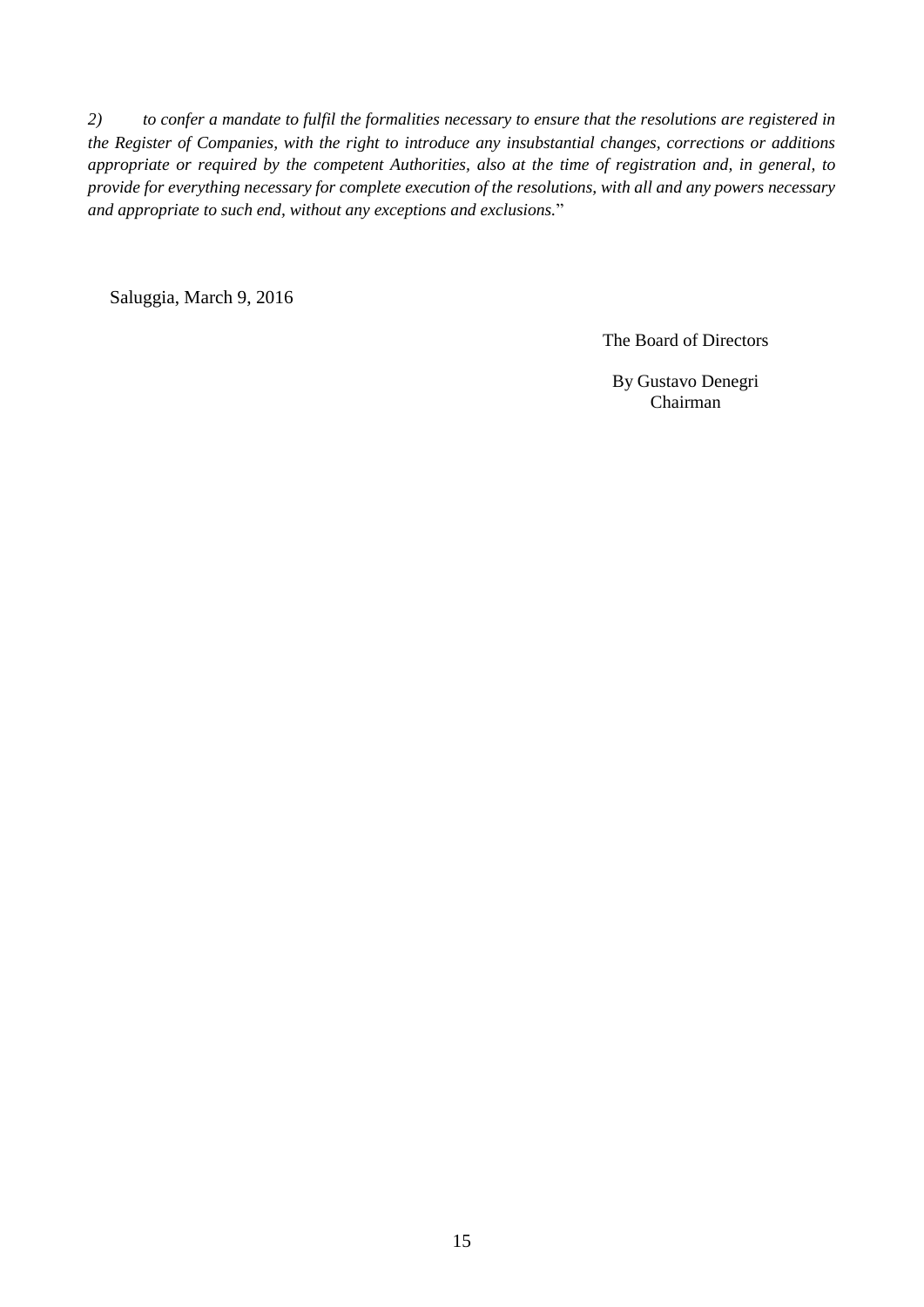# **Extraordinary Part - Explanatory Report concerning item No. 2 on the Agenda**

#### <span id="page-15-0"></span>**Proposal to amend Article 8 of the Bylaws. Related and required resolutions.**

Dear Shareholders,

the Board of Directors of DiaSorin S.p.A. ("**DiaSorin**" or "**the Company**") has called you to an extraordinary Shareholders' Meeting to propose the amendments to Article 8 of the Bylaws described thereinafter.

This report prepared in accordance with Article 125-*ter* of the Legislative Decree 58/1998 ("**TUF**") and Article 72 of the CONSOB Resolution No. 11971/1991 (the "**Consob Regulation**"), explains the amendments to the Bylaws submitted to the extraordinary Shareholders' Meeting for approval.

\*\*\*

The current text of Article 8 – "Shareholders' Meeting" of the Bylaws provides that, when required pursuant to a binding provision or a decision of the Board of Directors, the Shareholders' Meeting is convened by means of a notice containing the information required by current regulation, which shall be published within the deadline required by current regulation on the Official Gazette of the Italian Republic or in the newspapers "Finanza e Mercati" or "Il Sole 24 Ore".

The proposed Bylaws amendment is intended to take into account the closure of one of the two newspapers indicated in the Bylaws publishing the notice of the Shareholders' Meeting and it is also aimed at aligning the text of Article 8 of the Bylaws with the provisions of Article 125-*bis*, paragraph 1, of the TUF, providing that the notice of the Shareholders' Meeting shall be published in condensed form in newspapers.

We, therefore, propose to amend Article 8 of the Bylaws providing that, when required pursuant to a binding provision or a decision of the Board of Directors, the Shareholders' Meeting is convened by means of a notice to be published, in condensed form, in a national newspaper, without prejudice to means of publication of the notice on the issuer website and other means required by applicable laws and regulations in effect at the time.

The proposed amendment provided in this Report does not grant shareholders the withdrawal right pursuant to Article 2437 of the Italian Civil Code.

\*\*\*

#### Amendment to Article 8 of the Bylaws

| <b>CURRENT TEXT</b>                                                                                                                                                                                                            | <b>NEW TEXT</b>                                                                                                                                                                                                                |
|--------------------------------------------------------------------------------------------------------------------------------------------------------------------------------------------------------------------------------|--------------------------------------------------------------------------------------------------------------------------------------------------------------------------------------------------------------------------------|
| Article 8 - Shareholders' Meeting                                                                                                                                                                                              | Article 8 - Shareholders' Meeting                                                                                                                                                                                              |
| The Shareholders' Meeting represents all of<br>the shareholders and its resolutions, when<br>adopted pursuant to law and these Bylaws,<br>are binding on all shareholders, including<br>dissenting and/or absent shareholders. | The Shareholders' Meeting represents all of<br>the shareholders and its resolutions, when<br>adopted pursuant to law and these Bylaws,<br>are binding on all shareholders, including<br>dissenting and/or absent shareholders. |
| Shareholders' Meeting<br>The<br>be<br>may<br>Ordinary or Extraordinary, pursuant to<br>law.                                                                                                                                    | A Shareholders' Meeting may be Ordinary<br>or Extraordinary, pursuant to law.                                                                                                                                                  |
| The Ordinary Shareholders' Meeting that<br>approves the annual financial statements                                                                                                                                            | The Ordinary Shareholders' Meeting that<br>approves the annual financial statements                                                                                                                                            |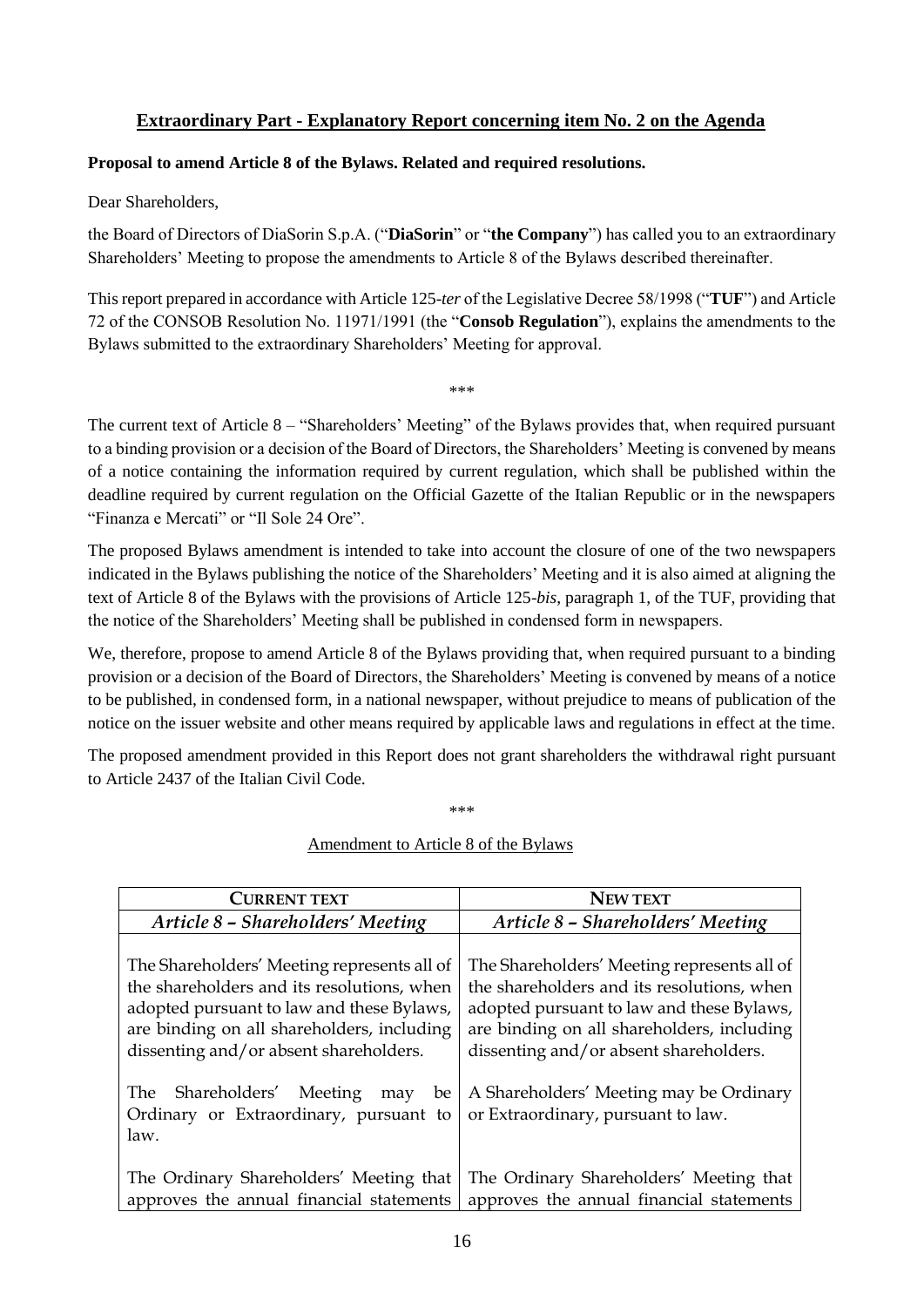| must be convened within 120 days from the        | must be convened within 120 days from the        |
|--------------------------------------------------|--------------------------------------------------|
| close of the fiscal year or within 180 days      | close of the fiscal year or within 180 days      |
| from the same date, when the conditions          | from the same date, when the conditions          |
| set forth in the last section of Article 2364 of | set forth in the last section of Article 2364 of |
| the Italian Civil Code can be satisfied.         | the Italian Civil Code can be satisfied.         |
|                                                  |                                                  |
| The Shareholders' Meeting is convened by         | Shareholders' Meetings are convened by           |
| of a notice containing<br>means<br>the           | of<br>notice containing<br>means<br>a<br>the     |
| information required by current regulation,      | information required by current regulation,      |
| which shall be published within the dead         | which shall be published within the dead         |
| line required pursuant to law:                   | line required pursuant to law:                   |
|                                                  |                                                  |
| - on the Company website;                        | - on the Company website;                        |
| - when required pursuant to a binding            | - when required pursuant to a binding            |
| provision or a decision of the Board of          | provision or a decision of the Board of          |
| Directors on the Official Gazette of the         | Directors, on the Official Gazette of the        |
| Italian Republic or in the newspapers            | Italian Republic or in the newspapers            |
| "Finanza e Mercati" or "Il Sole 24 Ore";         | "Finanza e Mercati" or "Il Sole 24 Ore" in       |
|                                                  | condensed form in a national newspaper;          |
| - by any other means required by the             | - by any other means required by the             |
| applicable laws and regulations in effect at     | applicable laws and regulations in effect at     |
| that time.                                       | that time.                                       |
|                                                  |                                                  |
| The notice of the Shareholders' Meeting          | The notice of the Shareholders' Meeting          |
| may also provide the date of the second          | may also provide the date of the second          |
| calling and, in the case of an Extraordinary     | calling and, in the case of an Extraordinary     |
| Shareholders' Meeting, the date of the third     | Shareholders' Meeting, the date of the third     |
| calling.                                         | calling.                                         |
|                                                  |                                                  |

\*\*\*

On the basis of the foregoing, the following proposal is submitted to the Shareholders' Meeting:

"*The extraordinary Shareholders' Meeting of DiaSorin S.p.A having reviewed and approved the Explanatory Report submitted by the Board of Directors concerning amendments to Article 8 of the Bylaws;*

#### *resolves to*

*1) Amend Article 8 of the Bylaws, the text of which is given below, thus adopting the text of the Bylaws attached to these minutes:* 

#### *"Article 8 - Shareholders' Meeting*

*The Shareholders' Meeting represents all of the shareholders and its resolutions, when adopted pursuant to law and these Bylaws, are binding on all shareholders, including dissenting and/or absent shareholders.*

*A Shareholders' Meeting may be Ordinary or Extraordinary, pursuant to law.* 

*The Ordinary Shareholders' Meeting that approves the annual financial statements must be convened within 120 days from the close of the fiscal year or within 180 days from the same date, when the conditions set forth in the last section of Article 2364 of the Italian Civil Code can be satisfied.*